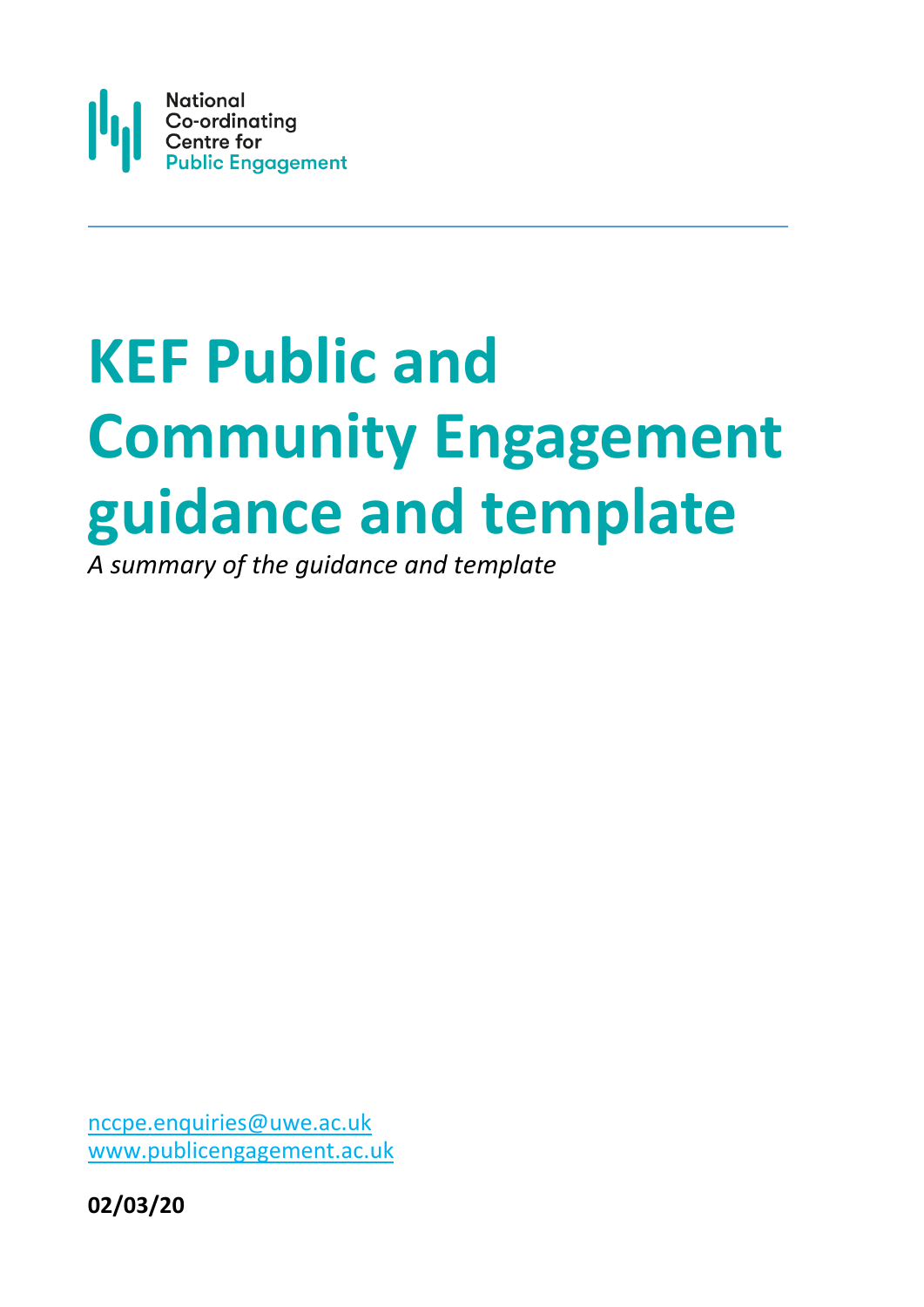# **Overview**

This briefing provides a quick summary of the guidance for the Public and Community Engagement narrative and self-assessment in the Knowledge Exchange Framework (KEF). We have prepared it to help HEIs quickly make sense of the requirements, published by Research England in March 2020 and **[accessible here.](https://re.ukri.org/sector-guidance/publications/knowledge-exchange-framework-clustering-and-narrative-templates/)**

Submitting narratives as part of the KEF is optional – but is being strongly encouraged by Research England. If institutions chose to submit narratives, they will be required to submit three:

- 1. Institutional context
- 2. Local Growth and Regeneration
- 3. Public and Community Engagement (including self-assessment)

Public and Community Engagement is the only one that will use an institution's self-assessment of its performance to derive a metric (a score out of 10). This self-assessment will be focused on five areas of activity (or 'aspects'):

- **Strategy**: Developing your strategy with the needs of users in mind
- **Support**: Practical support in place to support public and community engagement
- **Activity**: Activities undertaken to deliver your strategy
- **Results and learning**: Evidencing outcomes and impacts
- **Acting on results**: Communicating and acting on results

The self-assessment will be scored against five developmental levels:

- 1. **Planning phase**, nothing yet in place
- 2. **Embryonic**, in the early stages of development
- 3. **Developing**, and implementation taking place
- 4. **Fully developed** and implemented in most but not all areas with outcomes and impacts becoming apparent
- 5. **Fully developed and embedded across the institution** to exemplary standards, with a culture of continuous improvement and good evidence on outcomes and impact

For each of the five aspects, HEIs will be invited to provide a short statement to contextualise their score and to provide corroborating evidence. Their assessment of their performance will be aggregated to derive a score out of 10, and is an integral part of the P&CE narrative template.

People familiar with the National Coordinating Centre for Public Engagement's work to support public and community engagement will recognise this framing. It draws on the NCCPE's well established self-assessment Framework, the **[EDGE tool](https://www.publicengagement.ac.uk/support-engagement/strategy-and-planning/edge-tool)**.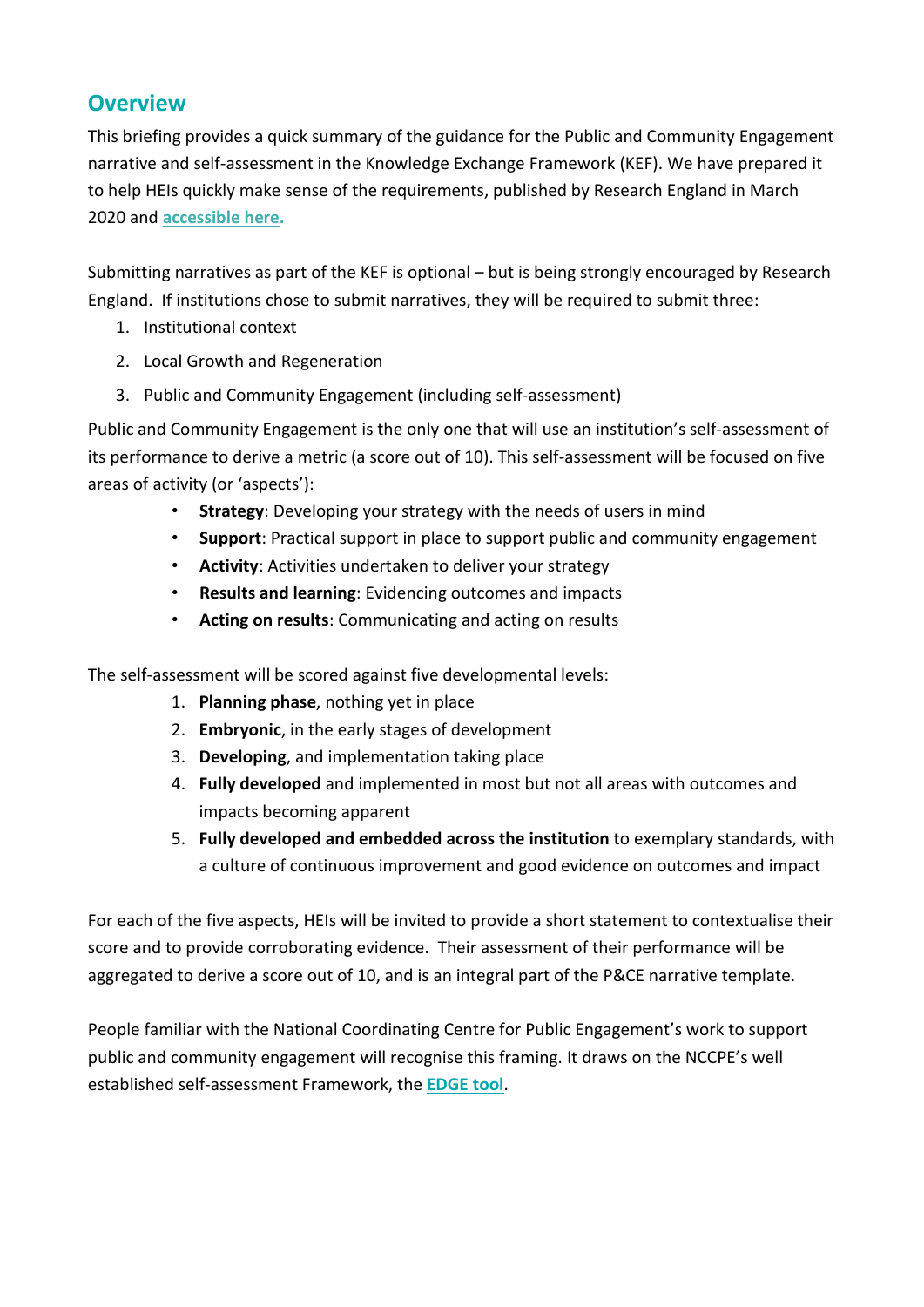# **Background**

# **Why are Research England using self-assessment to derive a metric for Public and Community Engagement?**

Research England's goal is to make the KEF as light touch as possible, drawing on existing data to enable meaningful comparisons between clusters of similar HEIs in the seven different knowledge exchange domains (or 'perspectives'). **[They consulted on the plans](https://re.ukri.org/documents/2019/kef-consultation/)** and ran a pilot in 2019. Their initial proposed metric for Public and Community Engagement was drawn from the **[HE Business](https://re.ukri.org/knowledge-exchange/the-he-bci-survey/)  [and Community Interaction survey](https://re.ukri.org/knowledge-exchange/the-he-bci-survey/)**: time per academic staff FTE committed to public and community engagement across events, performances and museums and galleries. Recognising the limitations of available metrics for Public and Community Engagement and for Local Growth and Regeneration, they also proposed that institutions submit narrative statements for these two perspectives, and provided draft templates for these.

In the NCCPE's 2019 **[consultation response](https://www.publicengagement.ac.uk/sites/default/files/publication/nccpe_response_to_the_kef_consultation_march_2019.pdf)** we challenged the robustness of the proposed metric for public and community engagement. There are a number of reasons why it is hard to find a simple metric to capture the value generated by public and community engagement. Work in this area covers a very broad spectrum of activity, from engaging the public with research to making community facilities accessible to the public. These activities have different purposes and generate a host of different outcomes which often aren't evaluated in a systematic way, making drawing of comparisons between institutions based on a single metric really difficult.

Because of this we recommended a different approach: to focus on factors which we know make a difference in the delivery of public and community engagement, the underpinning behaviours and investments HEIs make to deliver excellent activity, and to invite institutions to assess themselves against these in a systematic way. We suggested that this could be integrated with the proposed narrative.

In parallel with the consultation, Research England launched a **[pilot process](https://re.ukri.org/news-opinions-events/news/research-england-selects-knowledge-exchange-framework-pilot-group/)** to test and refine the proposals, which ran between March and May 2019. 21 HEIs were selected to take part, and as part of this were invited to use the proposed narrative templates.

Research England commissioned the NCCPE to provide expert input to the pilot process. In addition to the co-design, facilitation and evaluation of the public and community engagement workshop, we provided a detailed evaluation of the draft narrative statements provided by the participating institutions. We identified a number of issues with the template, which made it hard to draw meaningful comparisons between HEIs:

*90. Whilst the proposed template delivers some effective prompts that elicited useful information, there was considerable variety in the level of specificity and supporting evidence provided in the pilot drafts. (Knowledge Exchange Framework: Outcomes of Consultation and Pilot Exercise, August 2019)*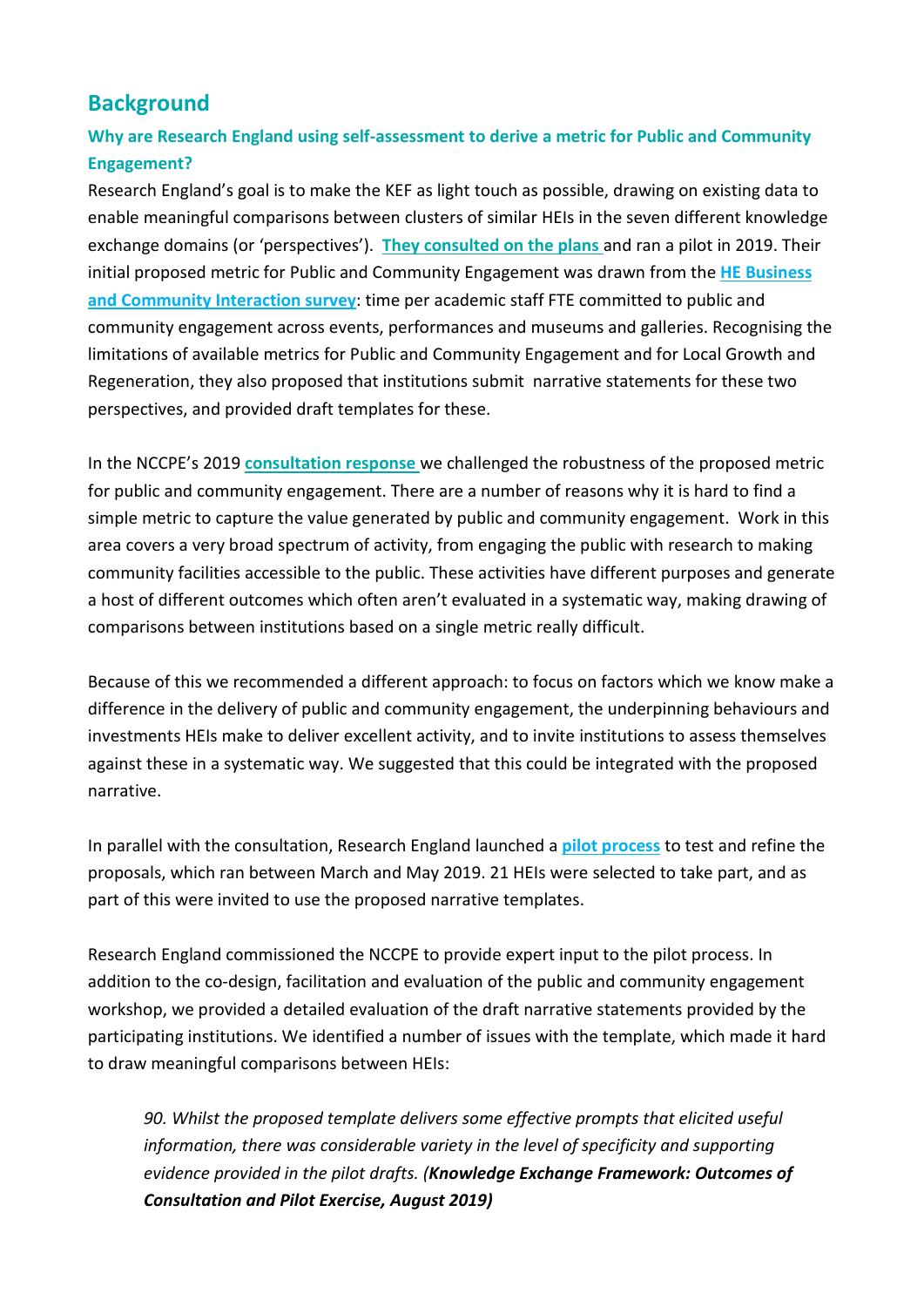As a result of the consultation exercise and pilot Research England concluded that the proposed metric should not be taken forward to the first iteration of the KEF:

*81. In line with the consultation responses, the proposed metric was not well received by the pilot group, although there was general recognition that in spite of this, community and public engagement should be represented in the KEF as a perspective in its own right (to retain prominence and not to be seen as of secondary importance). Knowledge Exchange Framework: Outcomes of Consultation and Pilot Exercise, August 2019*

They accepted the NCCPE's recommendation that HEIs should be invited to generate a provisional score based on self-assessment, with optional submission to Research England as part of narrative template.

# **So what has changed as a result of the consultation and pilot?**

The publication of the final guidance in February 2020 sees these decisions reflected in:

- Adapted narrative templates for both Local Growth and Regeneration and Public and Community Engagement (which we include below)
- The inclusion of prompts for the kind of evidence and supporting information that might be submitted to corroborate the claims made in the narratives
- The implementation of an integrated self-assessment process for Public and Community Engagement, with institutions provided with a scale to 'score' their current level of support for public and community engagement with submission to Research England as an integral part of the narrative template.

We think this is the best way forward, at this point in time, for a number of reasons:

- We don't think it will add significant burden above that of the narrative on its own, which was already accepted as necessary in this perspective
- The alignment with the KE Concordat and UKRI Funding Assurance means that the work done to complete the KEF narrative can be easily re-purposed for other reporting purposes. It will also provide really useful evidence to submit to the REF Institutional Environment statement, and in future HEIF returns
- The process will focus attention on 'what works' and trigger useful internal conversations on how well supported and resourced P&CE is within individual HEIs. This will help with the goal of ensuring public engagement is better supported across the sector
- The results will provide a really rich and well evidenced picture of the current state of support for public and community engagement, to inform future policy and enable HEIs to more readily compare their activity with others
- It will help communicate the distinctive character and approach to public engagement of different HEIs and clusters of HEIs to potential collaborators and audiences outside the sector, including policy makers.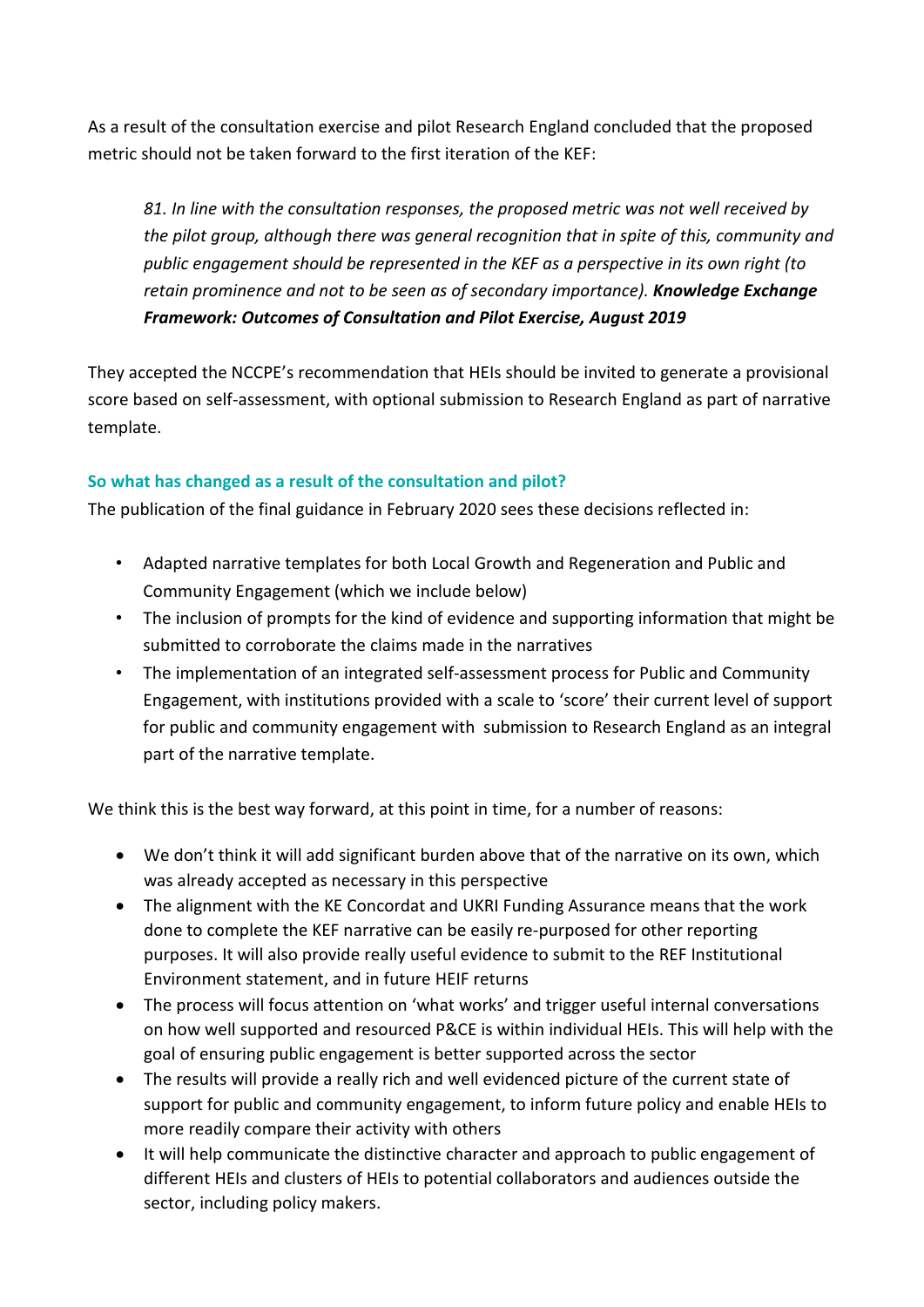The rest of this briefing document summarises the new guidance for Public and Community Engagement. The Annex includes a comparison of the narrative templates for Public and Community Engagement and Local Growth and Regeneration, which contain very similar prompts.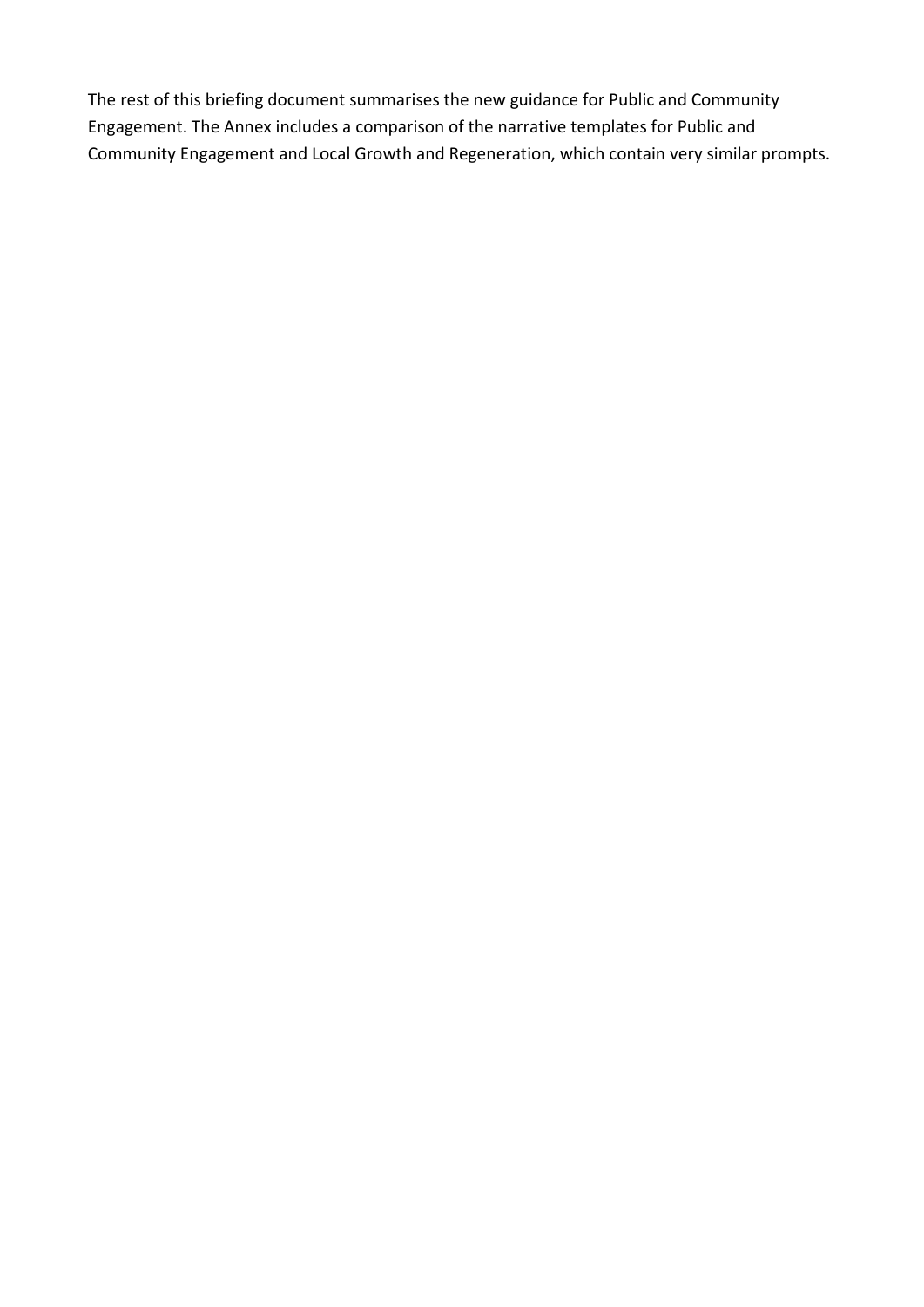# **How the narrative template for Public and Community Engagement has changed**

There are some significant changes to the narrative template, including the addition of a prompt focused on the practical support for public and community engagement. We present the two templates side by side below:

| <b>Heading</b>                              | PILOT NARRATIVE TEMPLATE                                                                                                                                                                                                                           | <b>Aspect</b>                                                                                                                                                                                                                                       | <b>NEW NARRATIVE TEMPLATE</b>                                                                                                                                                                                                                                                                                                                                                                                                                                          |
|---------------------------------------------|----------------------------------------------------------------------------------------------------------------------------------------------------------------------------------------------------------------------------------------------------|-----------------------------------------------------------------------------------------------------------------------------------------------------------------------------------------------------------------------------------------------------|------------------------------------------------------------------------------------------------------------------------------------------------------------------------------------------------------------------------------------------------------------------------------------------------------------------------------------------------------------------------------------------------------------------------------------------------------------------------|
| <b>Strategic</b><br>goals                   | A brief overview of your strategic goals<br>relating to public and community<br>engagement, including reference to how<br>you ensure these are embedded and<br>recognised throughout your organisation.<br>E.g. has your institution developed any | 1. Strategy                                                                                                                                                                                                                                         | <b>Developing your strategy</b><br>Information on your existing strategy, planning process and allocation of resources,<br>including how you identified relevant public and community groups and their needs,<br>and facilitated their ability to engage with the institution, as a means to help<br>understand intended achievements.                                                                                                                                 |
|                                             | policies or procedures, undertaken any<br>structured self-assessment or made any<br>external commitments in relation to this                                                                                                                       | 2. Support                                                                                                                                                                                                                                          | Practical support to deliver your strategy<br>Provide information about the practical support you have put in place to support your<br>public and community engagement and recognise the work appropriately.                                                                                                                                                                                                                                                           |
|                                             | perspective?                                                                                                                                                                                                                                       | 3. Activity                                                                                                                                                                                                                                         | Delivering your strategy: activities                                                                                                                                                                                                                                                                                                                                                                                                                                   |
| <b>Activity</b>                             | What public and community engagement<br>activity has been developed to deliver<br>your strategic goals, who is involved?                                                                                                                           | Provide information on the focus of your approach and describe examples of the<br>activity delivered. How do you know activities have met the identified needs of public<br>and community groups? Please focus on the last three years of activity. |                                                                                                                                                                                                                                                                                                                                                                                                                                                                        |
| <b>Outputs and</b><br>potential<br>outcomes | What are the outputs and potential<br>outcomes of your public and community<br>engagement activity, on whom, how is it<br>measured?                                                                                                                | 4. Results &<br>learning                                                                                                                                                                                                                            | <b>Evidencing success</b><br>Describe the outcomes and/or impacts of your activities. How have you evaluated<br>these individual activities to ensure you understand whether they have addressed<br>your strategic objectives - and intended achievements for public and community? To<br>what extent have you learnt from your approach and applied this to future activity?                                                                                          |
| <b>External</b><br>recognition or<br>awards | Have you received any external<br>recognition for your activity as an<br>institution or for individual projects? For<br>example NCCPE's Engage Watermark or<br>equivalent?                                                                         | 5. Acting on<br>results                                                                                                                                                                                                                             | Communicating and acting on the results<br>How has the institution acted on the outcomes of activities or programmes to ensure<br>it is meeting the wider strategic aims; to inform the development of this strategic<br>approach; and to continuously improve and improve outcomes and impacts for public<br>and communities? To what extent have the results of the work been shared with the<br>communities involved, internally in the institution, and externally |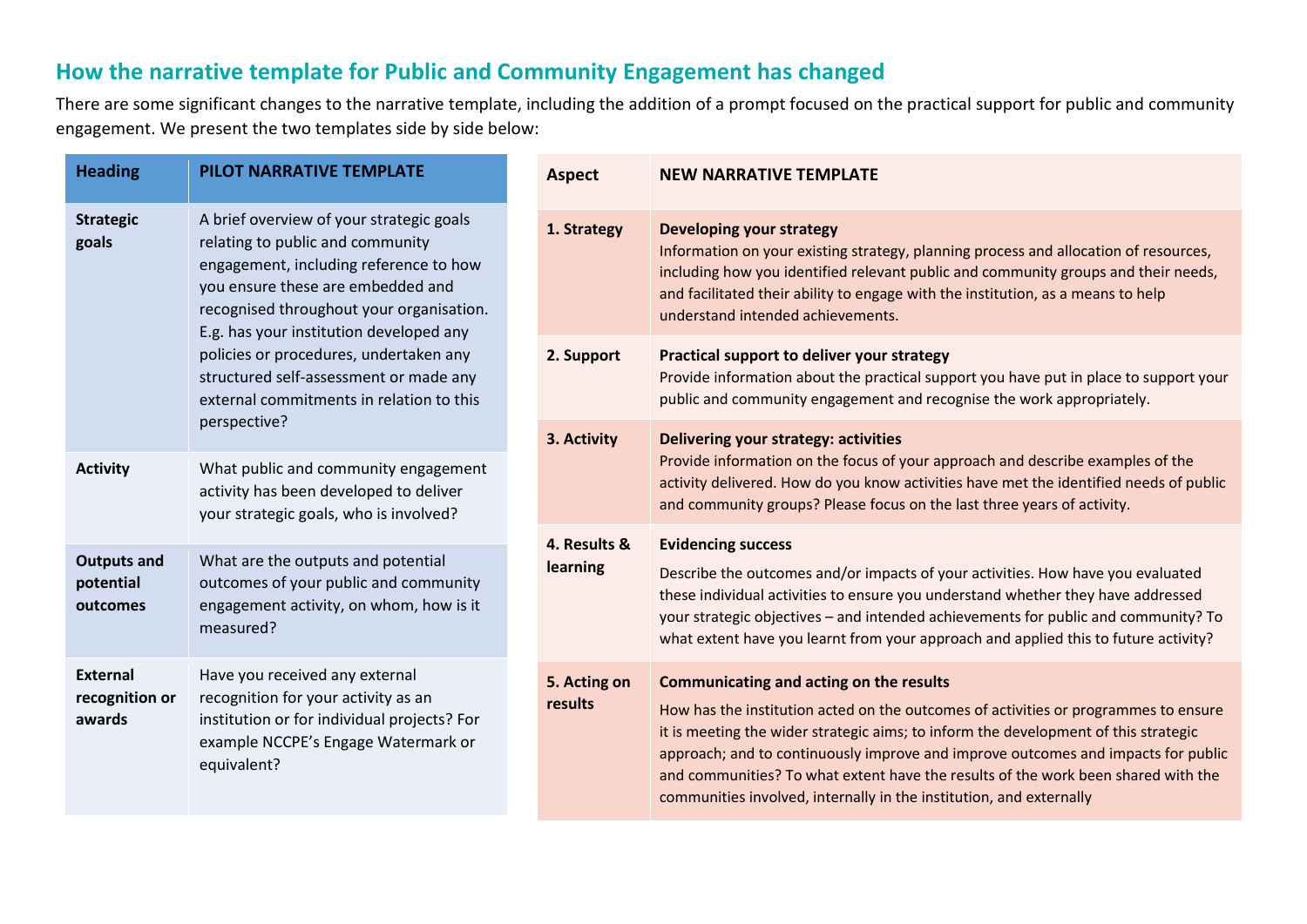# **How the Public and Community Engagement self-assessment is described in the guidance**

The following framing is provided in the guidance:

### **Public and community engagement self-assessment and statement**

40. Due to the absence of suitable metrics for this perspective, a self-assessment of the institution's current performance of public and community engagement will be integrated into the narrative statement and used to provide a provisional 'score' for this iteration of the KEF.

41. For the purposes of the Public & Community Engagement perspective we are basing our understanding of public and community engagement on the National Co-ordinating Centre for Public Engagement (NCCPE)'s definition of public engagement. We have encompassed 'community' into the NCCPE's existing definition of public engagement, but we are not seeking to limit the forms of community with which a particular HEI may engage. We therefore define these knowledge exchange activities as below:

*"Public engagement describes the myriad of ways in which the activity and benefits of higher education and research can be shared with the public [and communities]. Engagement is by definition a two-way process, involving interaction and listening, with the goal of generating mutual benefit."*

42. The self-assessment will ask for a score out of five against each of the following five aspects:

| <b>ASPECT</b>            | <b>DESCRIPTION</b>                                                    |
|--------------------------|-----------------------------------------------------------------------|
| <b>Strategy</b>          | Developing your strategy with the needs of users in mind              |
| <b>Support</b>           | Practical support in place to support public and community engagement |
| <b>Activity</b>          | Activities undertaken to deliver your strategy                        |
| <b>Results</b>           | Evidencing outcomes and impact                                        |
| <b>Acting on results</b> | Communicating and acting on results                                   |
|                          |                                                                       |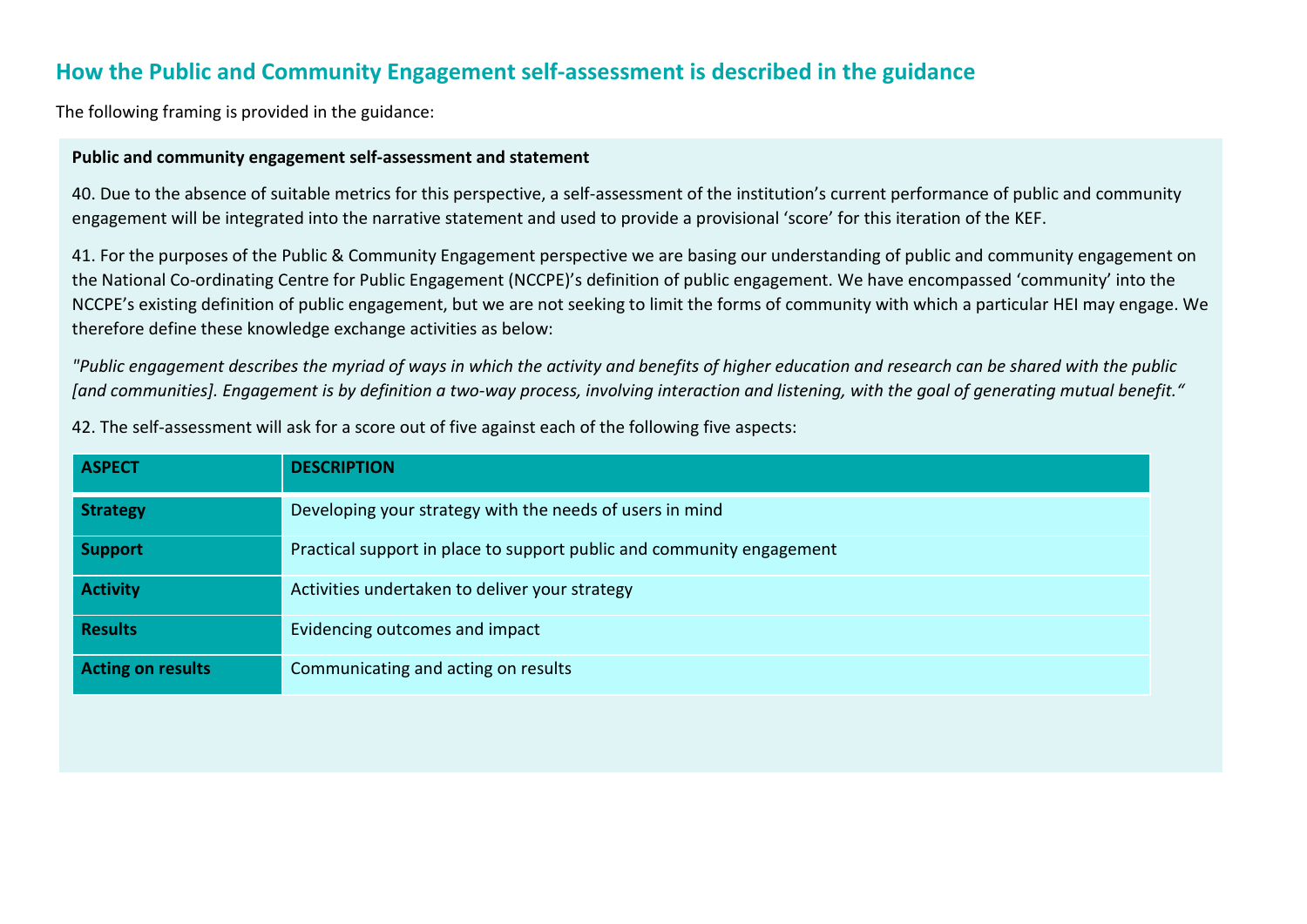# **Public and community engagement self-assessment and statement cont'd**

43. The scores 1-5 will represent the following broad stages of development (fuller definitions for each aspect are given in the guidance below):

| Self-assessment<br>score | <b>Stage of development</b>                                                                                                                                      |
|--------------------------|------------------------------------------------------------------------------------------------------------------------------------------------------------------|
|                          | Planning phase, nothing yet in place                                                                                                                             |
|                          | Embryonic, in the early stages of development                                                                                                                    |
| 3                        | Developing, and implementation taking place                                                                                                                      |
| 4                        | Fully developed and implemented in most but not all areas with outcomes and impacts becoming<br>apparent                                                         |
| 5                        | Fully developed and embedded across the institution to an exemplary level, with a culture of<br>continuous improvement and good evidence on outcomes and impacts |

44. The public and community engagement narrative statement will be prefaced by an initial 120 word 'lay' summary of your approach to public and community engagement. This will be followed by narrative to corroborate your self-assessment scores in the five aspects described above.

*From: Research England Knowledge Exchange Framework: Clustering and narrative templates, 2 March 2020*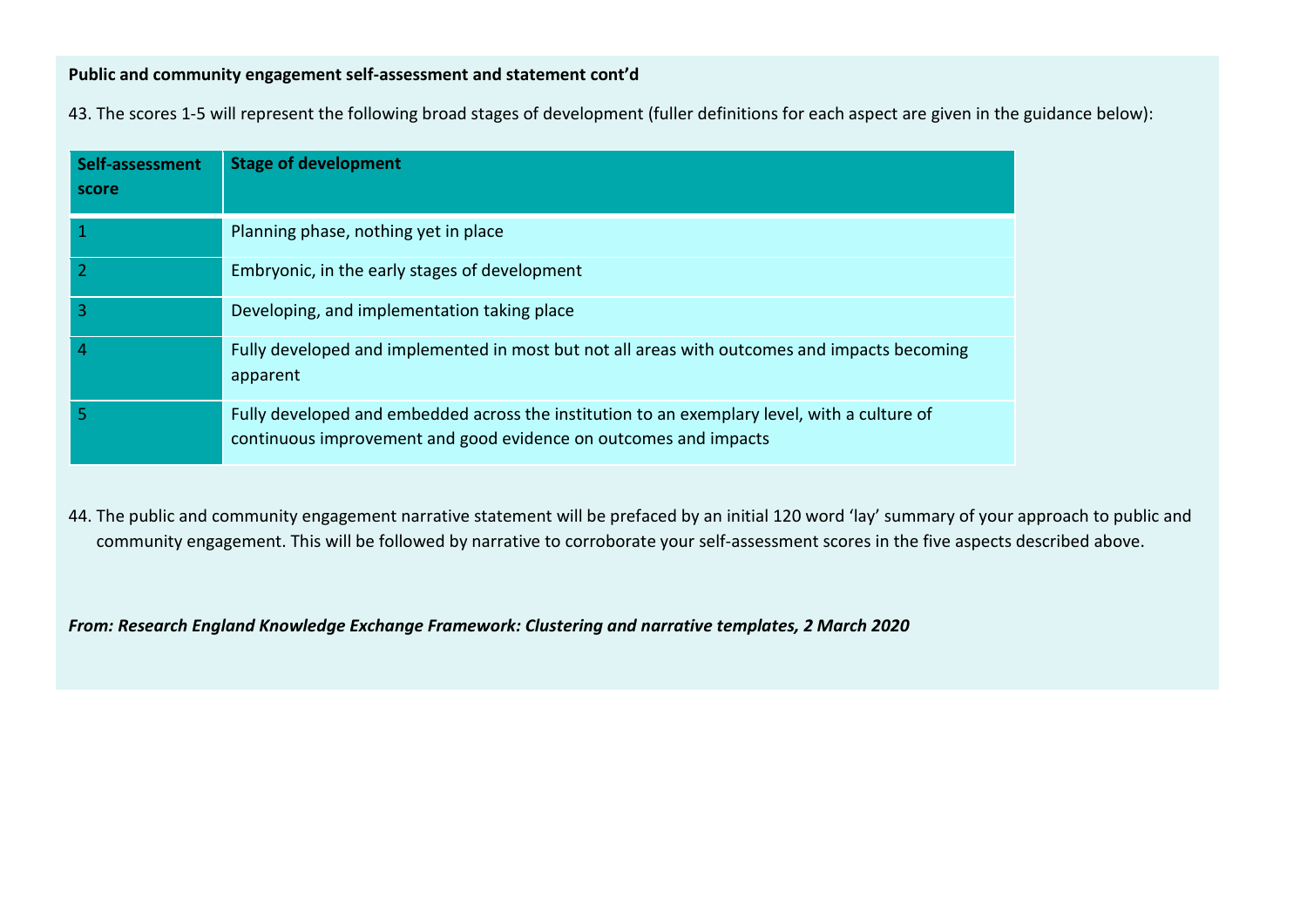# **The guidance and self-assessment template side-by-side**

The guidance and template are presented by Research England in two separate documents. We have put them side-by-side for ease of reference:

| Please note a word limit of 2,000 words applies<br>across the five 'aspects' of this statement. The<br>summary of approach has a separate word limit of<br>120 words. Diagrams and images may be included,<br>providing they can be extracted for online display<br>and the total statement (excluding cover page) does<br>not exceed ten pages. | <b>Institution name</b><br><b>UKPRN</b> (www.ukrlp.co.uk)<br><b>Public and community engagement</b><br>primary contact name<br>Job title<br>Email address (to be published)<br>Total word count ((including summary of<br>approach)                                                      |
|--------------------------------------------------------------------------------------------------------------------------------------------------------------------------------------------------------------------------------------------------------------------------------------------------------------------------------------------------|------------------------------------------------------------------------------------------------------------------------------------------------------------------------------------------------------------------------------------------------------------------------------------------|
|                                                                                                                                                                                                                                                                                                                                                  | <b>Summary of approach</b><br><b>Summary</b><br>Please provide a short (max 120 words) summary of your approach to community and public<br>engagement. This should be in the style of a 'lay summary' and provide a succinct and accessible<br>overview of your approach.<br>Word count: |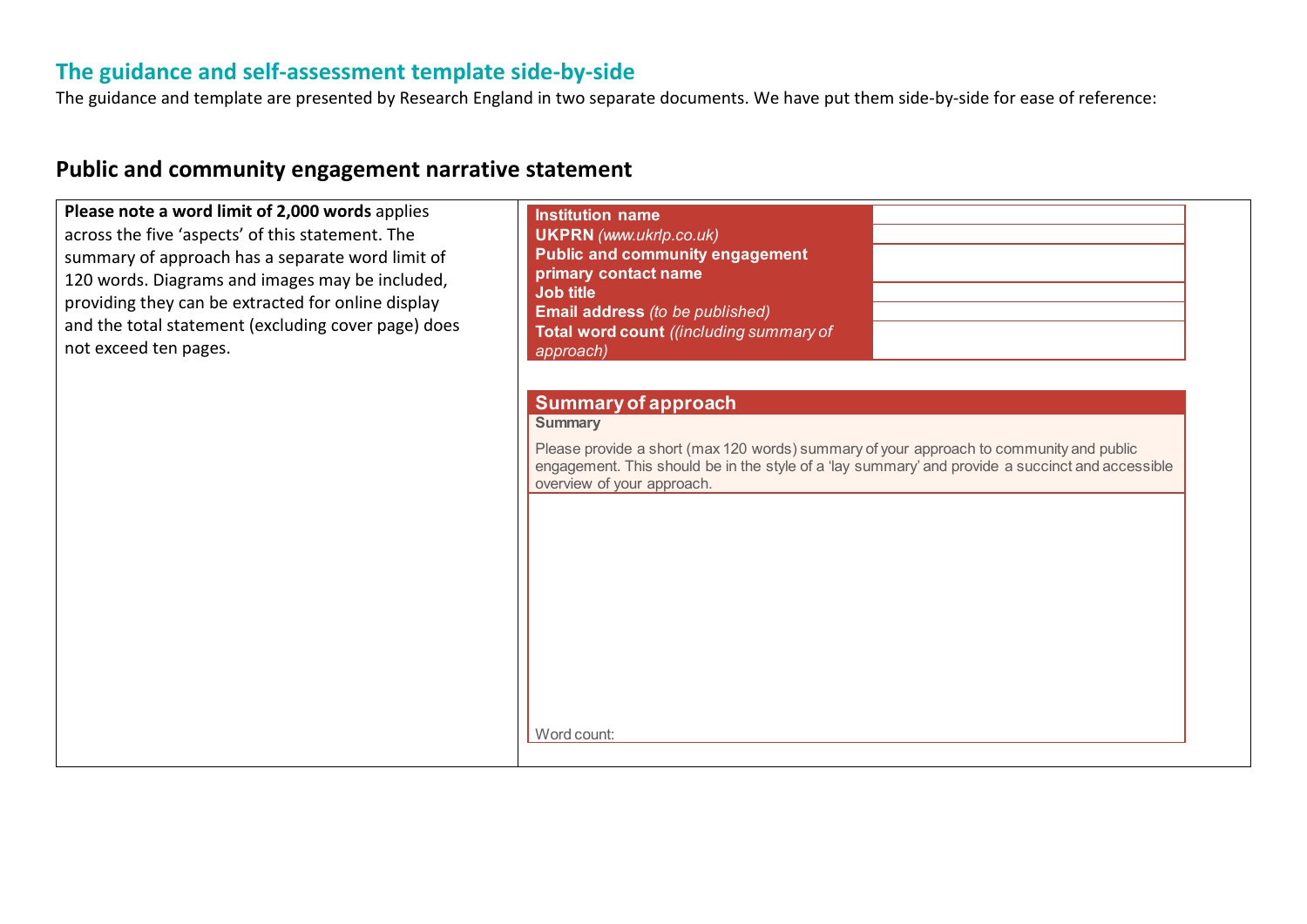# **Aspect 1: Strategy:** *Developing your strategy with the needs of users in mind*

### **Aspect 1: Strategy**

#### **Developing your strategy**

Information on your existing strategy, planning process and allocation of resources, including how you identified relevant public and community groups and their needs, and facilitated their ability to engage with the institution, as a means to help understand intended achievements.

*Refer to the supporting guidance document for examples of evidence you may wish to include to corroborate your self-assessment (page 15).*

**Aspect 1: Strategy**

#### **Developing your strategy**

#### **Score Criteria Evidence and corroborating information 1 Planning phase, nothing yet in place** The institution indirectly supported public and community engagement, but had no strategy in place to focus their activity. Little evidence of needs identification. *Evidence you might include to corroborate your selfassessment. This is not an exhaustive list. They represent indicators that you may wish to consider in your response.* • Evidence of any consultation and evidence gathering undertaken to inform your strategy. • Link to your strategy & implementation plan for public and community engagement activity. • Evidence of how public and community engagement strategy and activity has supported wider institutional objectives. • The governance arrangements that are in place to oversee delivery of your strategy and ensure accountability. • If and how public and community engagement is included in the responsibilities for senior academic and professional service managers. • Evidence of the resources you have allocated to deliver your strategy, including external funding or grants you have secured. • Details of facilities and services that are accessible to the public and how these are promoted. • Evidence of how you have handled enquiries from community organisations and members of the public. **2 Embryonic, in early stages of development 3 Developing, implementation taking place** The institution has a strategy for public and community engagement and is beginning to implement it. The strategic priorities are informed by intelligence about who the institution is working with and why. There has been a commitment to resourcing public and community engagement activity. **4 Fully developed and implemented in most but not all areas with outcomes and impacts becoming apparent 5 Fully developed and embedded across the institution to an exemplary level, with a culture of continuous improvement and good evidence on outcomes and impacts**  The institution has implemented a strategy and plan for public and community engagement informed by public and community needs, with explicit goals, strong leadership, robust governance and accountability arrangements. The strategy has been reviewed regularly, and improvements have been implemented as a result. Appropriate resourcing of activities is in place, and is an integral part of wider long-term financial planning.

Word count: **Selfassessment score** Developing your strategy **0 <sup>←</sup>** *Insert score between 1 – 5 here Refer to guidance document for scoring criteria (page 12-14).*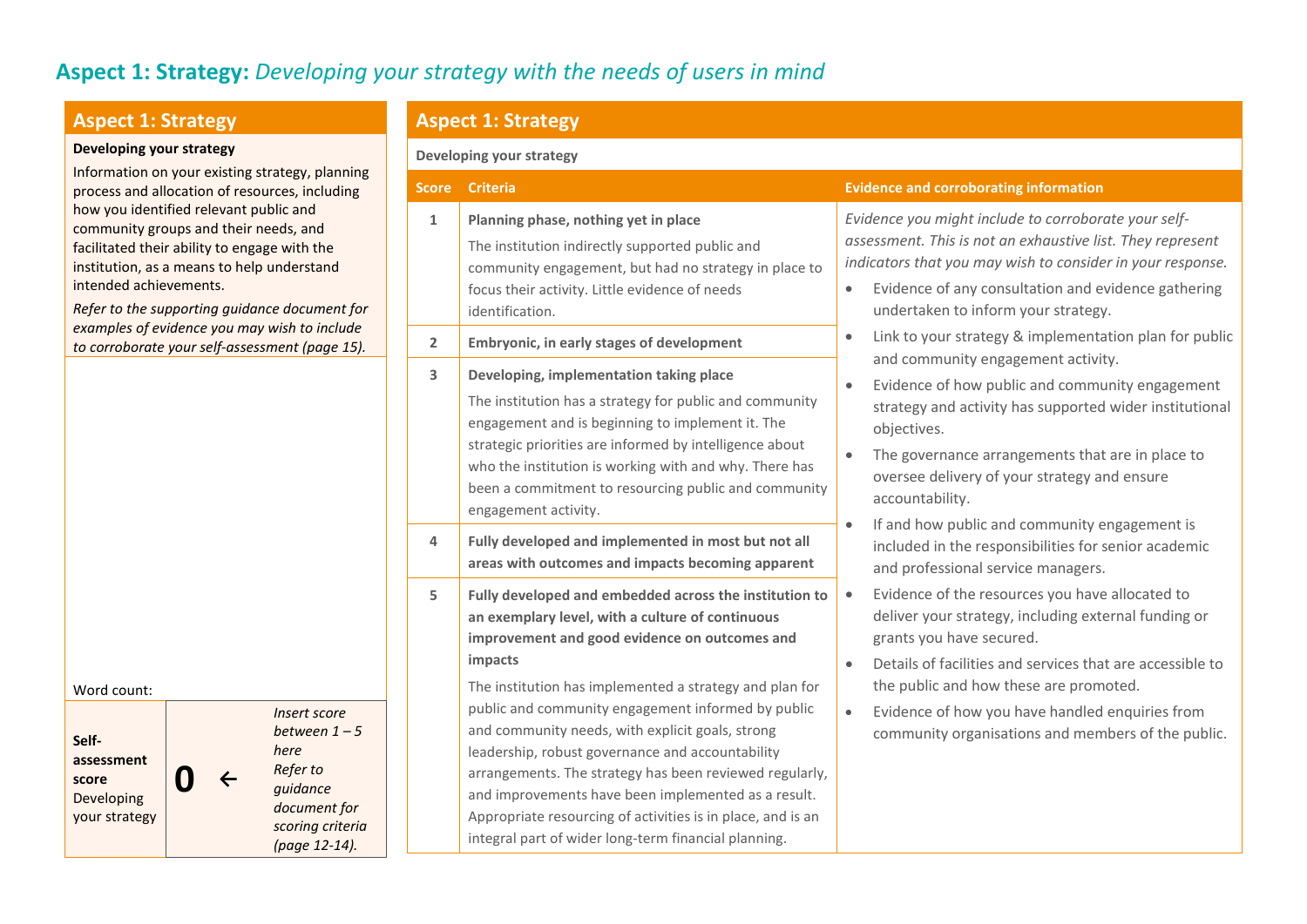# **Aspect 2: Support:** *Practical support in place to support public and community engagement*

# **Aspect 2: Support**

#### **Practical support to deliver your strategy**

Provide information about the practical sup you have put in place to support your public community engagement, and recognise the appropriately.

*Refer to the supporting guidance document examples of evidence you may wish to inclue corroborate your self-assessment (page 16).*

**0 ←**

| Self-assessment    |
|--------------------|
| score              |
| Support structures |
| and recognition    |

Word count:

*Insert*  $beta$ *5 here Refer* guida<sub>n</sub>  $docu$ *scoring criteria (page 12-14).*

# **Aspect 2: Support**

**Practical support to deliver your strategy**

| port<br>c and                                                               | <b>Score</b>   | <b>Criteria</b>                                                                                                                                                                                                                                                                                                                                                                                                                                                                                                                                                                      | <b>Evidence and corroborating information</b>                                                                                                                                                                                                                                                       |
|-----------------------------------------------------------------------------|----------------|--------------------------------------------------------------------------------------------------------------------------------------------------------------------------------------------------------------------------------------------------------------------------------------------------------------------------------------------------------------------------------------------------------------------------------------------------------------------------------------------------------------------------------------------------------------------------------------|-----------------------------------------------------------------------------------------------------------------------------------------------------------------------------------------------------------------------------------------------------------------------------------------------------|
| work<br>for<br>de to                                                        | $\mathbf 1$    | Planning phase, nothing yet in place<br>There has not been specialist support in place<br>or opportunities for professional development.                                                                                                                                                                                                                                                                                                                                                                                                                                             | Evidence you might include to corroborate your self-<br>assessment. This is not an exhaustive list. They represent<br>indicators that you may wish to consider in your response.<br>Evidence of the practical support you have provided<br>$\bullet$<br>for public and community engagement such as |
|                                                                             | $\overline{2}$ | Embryonic, in early stages of development                                                                                                                                                                                                                                                                                                                                                                                                                                                                                                                                            | networks, grants and other resources.                                                                                                                                                                                                                                                               |
|                                                                             | 3              | Developing, implementation taking place<br>There has been some ad hoc support and<br>development opportunities on offer, but this<br>has not been systematically provided yet.                                                                                                                                                                                                                                                                                                                                                                                                       | Evidence of the CPD or training you have provided,<br>$\bullet$<br>and steps you have taken to ensure that your staff,<br>students and partners can access relevant learning<br>and opportunities to improve their effectiveness.                                                                   |
|                                                                             | 4              | Fully developed and implemented in most but<br>not all areas with outcomes and impacts<br>becoming apparent                                                                                                                                                                                                                                                                                                                                                                                                                                                                          | Evidence of how your website or social media<br>$\bullet$<br>presence provide support for community<br>organisations and members of the public wishing to<br>engage with you.                                                                                                                       |
| t score<br>een 1 –<br>е<br>to:<br>ınce<br>ment for<br>ηg<br>ia (page<br>1). | 5              | Fully developed and embedded across the<br>institution to an exemplary level, with a<br>culture of continuous improvement and good<br>evidence on outcomes and impacts<br>The institution has employed specialist staff to<br>offer support and provide advice on strategy<br>delivery. CPD, networks and practical resources<br>have been provided and widely used to<br>enhance practice aligned to strategic<br>objectives. Participation in public and<br>community engagement activities are<br>recognised and valued by the institution<br>leaders, and rewarded appropriately | Evidence of formal involvement of public/community<br>$\bullet$<br>in advisory or governance roles.<br>Evidence of how public and community engagement is<br>$\bullet$<br>recognised and rewarded - including staff, students<br>and communities themselves.                                        |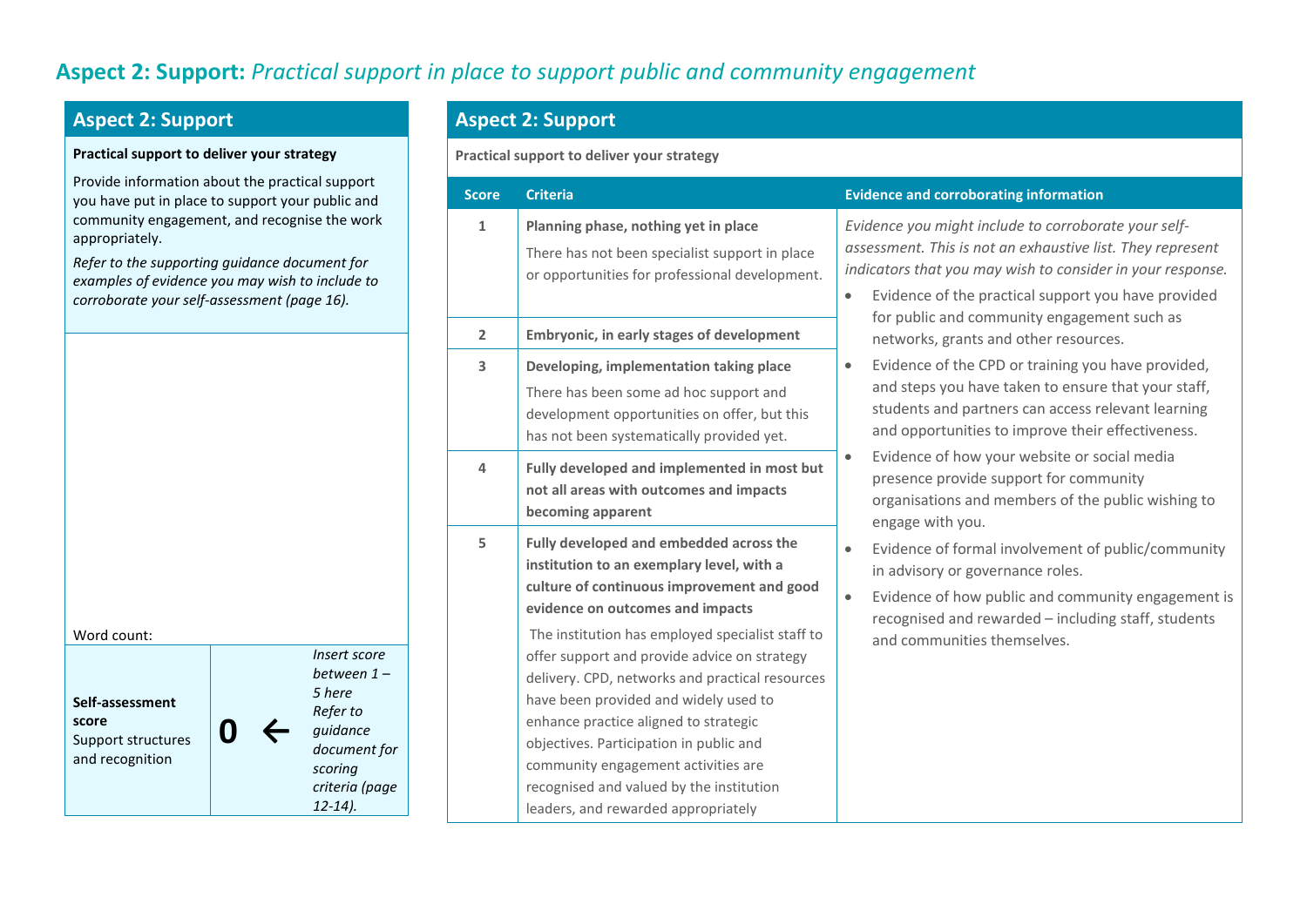# **Aspect 3: Activity**

#### **Delivering your strategy: activities**

Provide information on the focus of your approach and describe examples of the activity delivered. How do you know activities have met the identified needs of public and community groups? Please focus on the last three years of activity.

*Refer to the supporting guidance document for examples of evidence you may wish to include to corroborate your selfassessment (page 17).*

| Word count:                                       |  |                                                                                                             |
|---------------------------------------------------|--|-------------------------------------------------------------------------------------------------------------|
| Self-assessment score<br>Delivering your strategy |  | Insert score between<br>$1 - 5$ here<br>Refer to guidance<br>document for scoring<br>criteria (page 12-14). |

# **Aspect 3: Activity**

**Delivering your strategy: activities**

| <b>Score</b>   | <b>Criteria</b>                                                                                                                                                                                                                                                                                                                                                                  | <b>Evidence and corroborating information</b>                                                                                                                                                                                                                                               |
|----------------|----------------------------------------------------------------------------------------------------------------------------------------------------------------------------------------------------------------------------------------------------------------------------------------------------------------------------------------------------------------------------------|---------------------------------------------------------------------------------------------------------------------------------------------------------------------------------------------------------------------------------------------------------------------------------------------|
| $\mathbf{1}$   | Planning phase, nothing yet in place<br>Some public and community engagement<br>activity has happened, but often in an ad-<br>hoc way, with little reference to wider<br>strategy.                                                                                                                                                                                               | Evidence you might include to corroborate your<br>self-assessment. This is not an exhaustive list.<br>They represent indicators that you may wish to<br>consider in your response.<br>Describe the key public and community<br>$\bullet$                                                    |
| $\overline{2}$ | Embryonic, in early stages of development                                                                                                                                                                                                                                                                                                                                        | engagement that has been undertaken,<br>including the major programmes or                                                                                                                                                                                                                   |
| 3<br>4         | Developing, implementation taking place<br>The institution has undertaken a variety of<br>public and community engagement<br>activities, most of which are linked to a<br>strategy, with some central co-ordination.<br>Fully developed and implemented in most<br>but not all areas with outcomes and<br>impacts becoming apparent                                              | organising principles that underpin activity,<br>as well as examples of specific activity.<br>Describe how this activity has met the<br>$\bullet$<br>objectives of your strategy and the identified<br>needs of your target audiences, and, where<br>appropriate, how it will be sustained. |
| 5              | Fully developed and embedded across the<br>institution to an exemplary level, with a<br>culture of continuous improvement and<br>good evidence on outcomes and impacts<br>The institution has delivered a significant<br>portfolio of public and community<br>engagement projects and activities which<br>have comprehensively addressed needs as<br>identified in its strategy. |                                                                                                                                                                                                                                                                                             |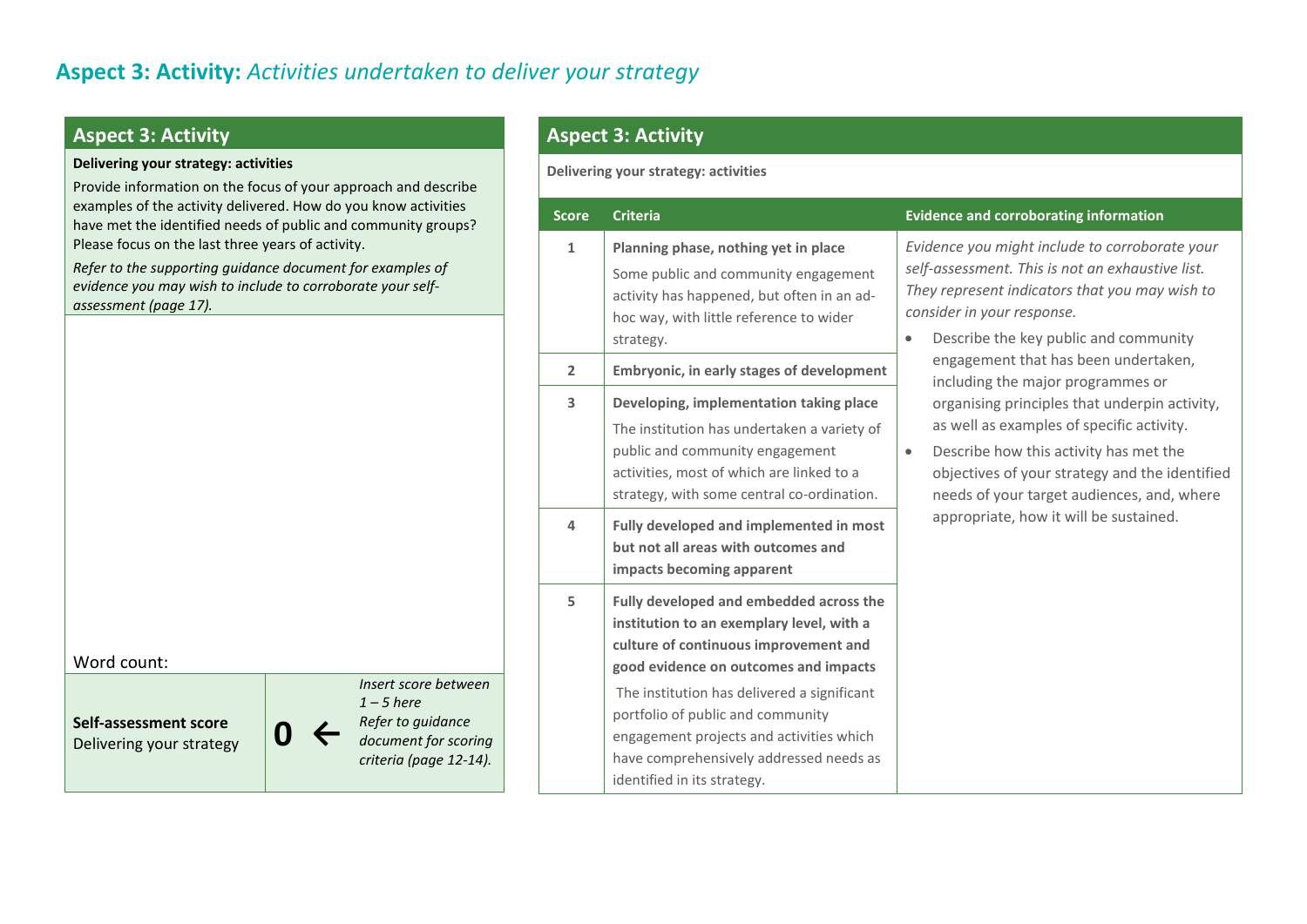# **Aspect 4: Results and learning**

#### **Evidencing success**

Describe the outcomes and/or impacts of your activities. How have you evaluated these individual activities to ensure you understand whether they have addressed your strategic objectives – and intended achievements for public and community? To what extent have you learnt from your approach and applied this to future activity?

*Refer to the supporting guidance document for examples of evidence you may wish to include to corroborate your selfassessment (page 18).*

| Word count: |  |
|-------------|--|
|-------------|--|

**Self-assessment score** Evidencing success **D** 

*Insert score between 1 – 5 here Refer to guidance document for scoring criteria (page 12-14).*

# **Aspect 4: Results and Learning**

#### **Evidencing success**

| <b>Score</b>            | <b>Criteria</b>                                                                                                                                                                                                                                                                                                                                                                                                                                           | <b>Evidence and corroborating information</b>                                                                                                                                                                                                  |
|-------------------------|-----------------------------------------------------------------------------------------------------------------------------------------------------------------------------------------------------------------------------------------------------------------------------------------------------------------------------------------------------------------------------------------------------------------------------------------------------------|------------------------------------------------------------------------------------------------------------------------------------------------------------------------------------------------------------------------------------------------|
| $\mathbf{1}$            | Planning phase, nothing yet in place<br>Some evidence of positive outcomes or<br>impacts, but anecdotal evidence often used<br>to determine success, with little investment<br>in systematic evaluation.                                                                                                                                                                                                                                                  | Evidence you might include to corroborate your<br>self-assessment. This is not an exhaustive list. They<br>represent indicators that you may wish to consider<br>in your response.<br>Details of KPIs/outcome frameworks or other<br>$\bullet$ |
| $\overline{2}$          | Embryonic, in early stages of development                                                                                                                                                                                                                                                                                                                                                                                                                 | measures which you have used to focus your<br>evaluation activity.                                                                                                                                                                             |
| $\overline{\mathbf{3}}$ | Developing, implementation taking place<br>Evidence of potentially significant outcomes,<br>most of which have been evaluated in some<br>way to assess if and how they have delivered<br>against project aims.                                                                                                                                                                                                                                            | Evidence of the outcomes of key activities or<br>$\bullet$<br>programmes, and the extent to which they<br>have met their objectives. Where possible, use<br>verifiable numbers, links to published reports,<br>evaluations or similar.         |
| 4                       | Fully developed and implemented in most<br>but not all areas with outcomes and impacts<br>becoming apparent                                                                                                                                                                                                                                                                                                                                               | Indicators or measures of success that you<br>$\bullet$<br>have used to monitor progress.<br>Details of how you have used this data or<br>$\bullet$                                                                                            |
| 5                       | Fully developed and embedded across the<br>institution to an exemplary level, with a<br>culture of continuous improvement and<br>good evidence on outcomes and impacts<br>Significant outcomes and impacts reported,<br>with a strategic plan for evaluating<br>interventions in a robust manner. Evaluations<br>and other feedback from activities are shared<br>widely across the institution to continuously<br>improve delivery of future activities. | evidence to enhance your practice.<br>Testimony from public or communities.<br>$\bullet$                                                                                                                                                       |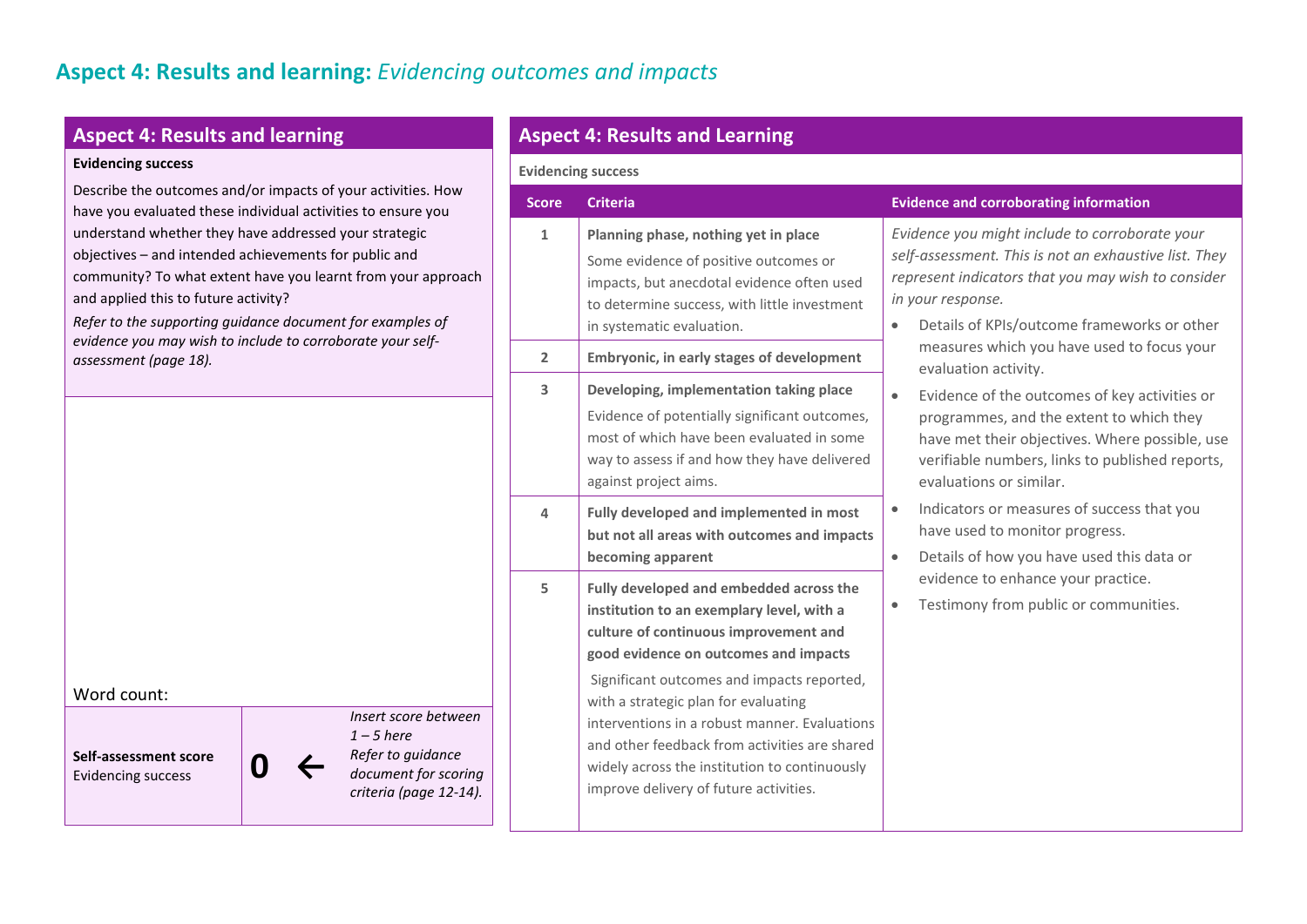# **Aspect 5: Acting on results:** *Communicating and acting on results*

# **Aspect 5: Acting on results**

#### **Communicating and acting on the results**

How has the institution acted on the outcomes of activities or programmes to ensure it is meeting the wider strategic aims; to inform the development of this strategic approach; and to continuously improve outcomes and impacts for public and communities? To what extent have the results of the work been shared with the communities involved, internally in the institution, and externally?

*Refer to the supporting guidance document for examples of evidence you may wish to include to corroborate your self-assessment (page 19).*

# Word count:



# **Aspect 5: Acting on results**

**Communicating and acting on the results**

| <b>Score</b>                                                                                                 | <b>Criteria</b>                                                                                                                                                                                                                                             | <b>Evidence and corroborating information</b>                                                                                                                                                                                                |
|--------------------------------------------------------------------------------------------------------------|-------------------------------------------------------------------------------------------------------------------------------------------------------------------------------------------------------------------------------------------------------------|----------------------------------------------------------------------------------------------------------------------------------------------------------------------------------------------------------------------------------------------|
| Planning phase, nothing yet in place<br>$\mathbf{1}$<br>community engagement, or of the results of<br>place. | Wider evaluation of strategic support for public and<br>individual activities or programmes is not yet in                                                                                                                                                   | Evidence you might include to corroborate your<br>self-assessment. This is not an exhaustive list.<br>They represent indicators that you may wish to<br>consider in your response.<br>Evidence of how you have reported on the<br>$\bullet$  |
| $\overline{2}$                                                                                               | Embryonic, in early stages of development                                                                                                                                                                                                                   | impact of your activity to internal and<br>external audiences, including staff,                                                                                                                                                              |
| 3                                                                                                            | Developing, implementation taking place<br>Some efforts have been made to review the<br>effectiveness of the strategic support for public and<br>community engagement, but this is not yet<br>sustained or communicated to all parts of the<br>institution. | governors (or equivalent), partners, and the<br>public.<br>Evidence of reviews of your strategy and<br>$\bullet$<br>support for public and community<br>engagement (e.g. use of NCCPE EDGE tool,<br>surveys of staff or other benchmarking). |
| 4                                                                                                            | Fully developed and implemented in most but not<br>all areas with outcomes and impacts becoming<br>apparent                                                                                                                                                 | Evidence of feedback being sought from<br>$\bullet$<br>staff, students, public and community<br>partners, and how that feedback has                                                                                                          |
| 5                                                                                                            | Fully developed and embedded across the<br>institution to an exemplary level, with a culture of<br>continuous improvement and good evidence on<br>outcomes and impacts                                                                                      | influenced your strategy and plans.<br>Evidence of KPIs or other outcome<br>$\bullet$<br>measures/data which you use to review the<br>quality and effectiveness of your<br>institutional support for public and                              |
|                                                                                                              | The institution has reviewed its strategic support for<br>public and community engagement, benchmarking<br>its activity against other organisations. It has sought<br>feedback from inside and outside of the institution,                                  | community engagement, and hence will<br>improve longer term outcomes                                                                                                                                                                         |
|                                                                                                              | and has used (or will use) the results of this and<br>evaluations of individual activities to inform future<br>planning.                                                                                                                                    |                                                                                                                                                                                                                                              |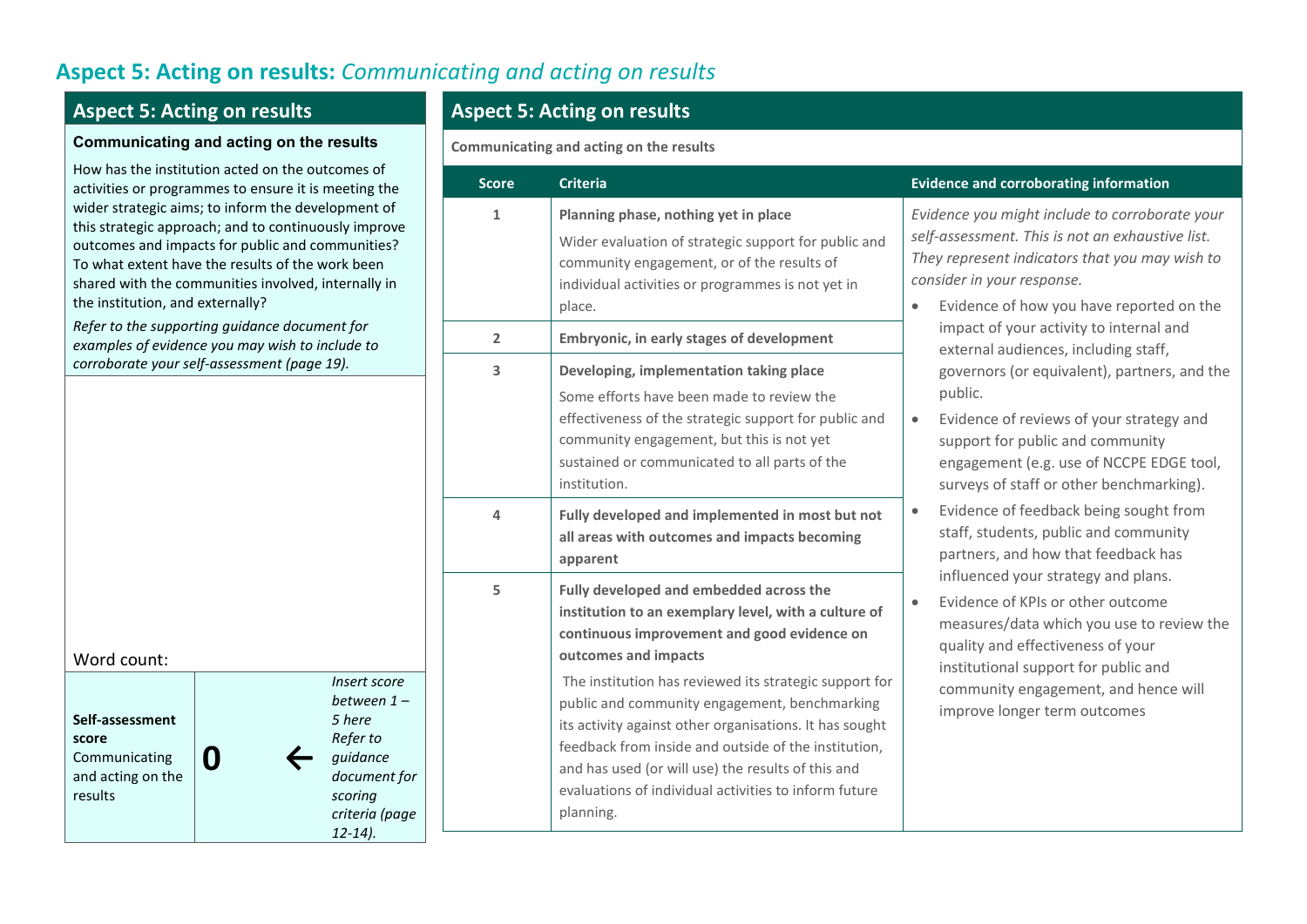# **NCCPE tools and resources**

Those universities who have used the NCCPE's **[EDGE tool](https://www.publicengagement.ac.uk/support-engagement/strategy-and-planning/edge-tool)**, **[EDGE tool](https://www.publicengagement.ac.uk/edge-tool-survey) survey** or who have undertaken our **[Watermark process](https://www.publicengagement.ac.uk/nccpe-projects-and-services/engage-watermark)** will recognise many of the prompts in the template, and will have gathered data which could be submitted to help evidence your self-assessment.

Please get in touch if you would like to discuss any of these resources or support services with us, or would like any further advice.

**[nccpe.enquiries@uwe.ac.uk](mailto:nccpe.enquiries@uwe.ac.uk)**





The **[NCCPE website](http://www.publicengagement.ac.uk/)** includes a wealth of resources, useful tools and exemplars of practice.

A useful place to start is in the **[Support Engagement](https://www.publicengagement.ac.uk/support-engagement)** section. This includes details of the NCCPE's **[Engaged University Manifesto](https://www.publicengagement.ac.uk/support-engagement/strategy-and-planning/manifesto-public-engagement)**. Over 80 HEIs have signed this, expressing their strategic commitment to public engagement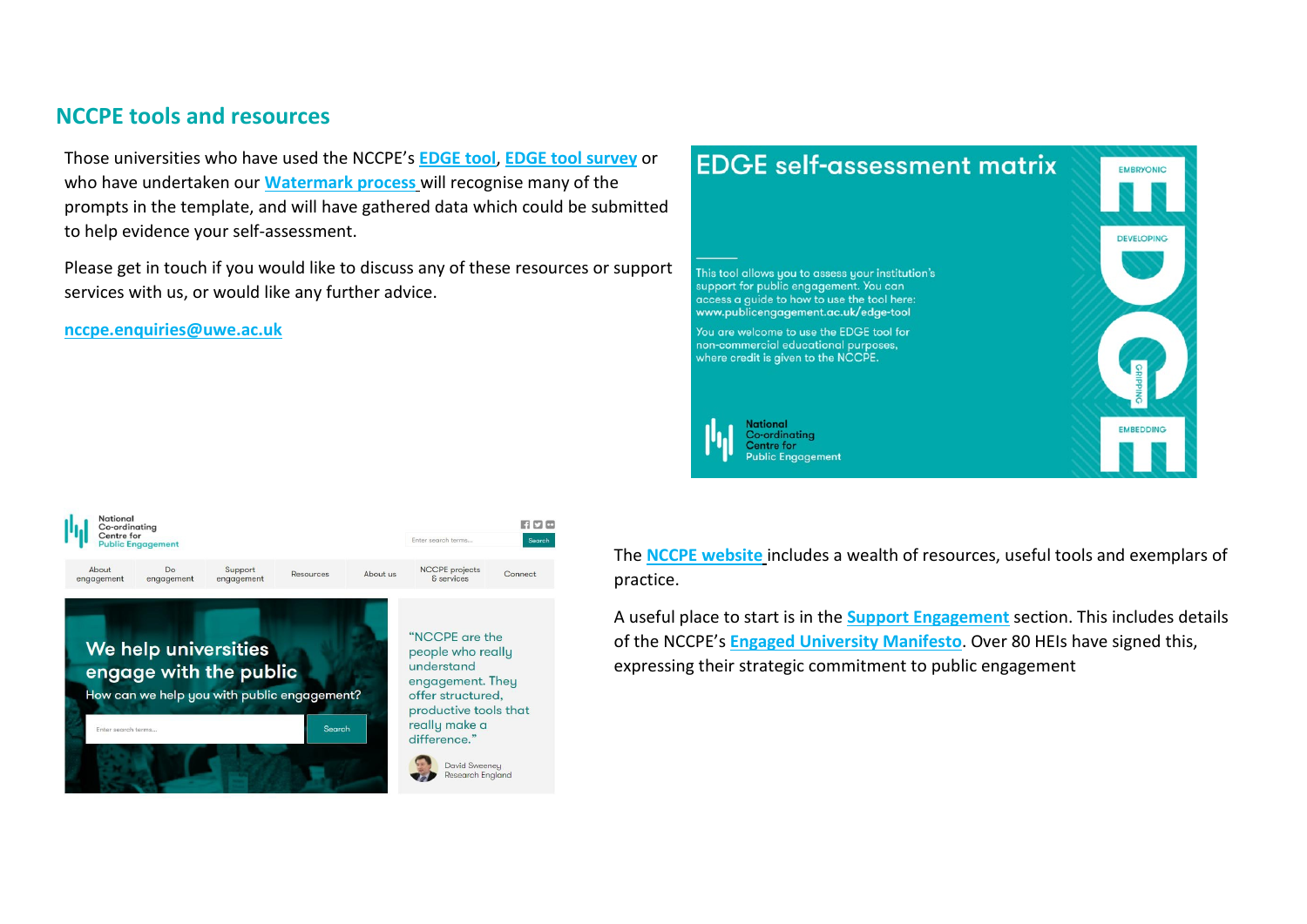# **ANNEX: Comparing the Local Growth and Public Engagement templates**

It is helpful that Research England have used very similar prompts for both narratives. We have put them side by side for ease of reference:

# **Aspect 1: Strategy**

#### **Strategic approach**

Information on your strategic approach to local growth and regeneration as a means to understand your intended achievements. This should include an outline of the geographic areas that you have recognised to be strategically relevant to your institution at a local, regional, national or international level. How did you identify the strategic importance of these area(s) and how have you identified the local growth and regeneration 'needs' of the area(s)?

#### **Examples of corroborating evidence and information**

*Evidence you might include to corroborate your narrative. This is not an exhaustive list. They represent indicators that you may wish to consider in your response.*

- Description of the geographic area you consider to be your 'local' area.
- Link to a strategy & implementation plan for local growth and regeneration activity.
- Evidence of how you have identified needs, including through:
	- engagement with Local Enterprise Partnership(s) or Local Industrial Strategies.
	- engagement with local authorities or other civic groups.
	- consultation or other evidence gathering.
- Description of how local growth and regeneration activities support wider institutional objectives and/or how it features in other institutional strategies or plans.

# **STRATEGY: Local growth and regeneration STRATEGY: Public and Community engagement**

# **Aspect 1: Strategy**

#### **Developing your strategy**

Information on your existing strategy, planning process and allocation of resources, including how you identified relevant public and community groups and their needs, and facilitated their ability to engage with the institution, as a means to help understand intended achievements.

#### **Evidence and corroborating information**

*Evidence you might include to corroborate your self-assessment. This is not an exhaustive list. They represent indicators that you may wish to consider in your response.*

- Evidence of any consultation and evidence gathering undertaken to inform your strategy
- Link to your strategy & implementation plan for public and community engagement activity
- Evidence of how public and community engagement strategy and activity has supported wider institutional objectives and/or how it features in other strategies or plans
- The governance arrangements that are in place to oversee delivery of your strategy and ensure accountability
- If and how public and community engagement is included in the responsibilities for senior academic and professional service managers
- Evidence of the resources you have allocated to deliver your strategy, including external funding or grants you have secured
- Details of facilities and services that are accessible to the public and how these are promoted
- Evidence of how you have handled enquiries from community organisations and members of the public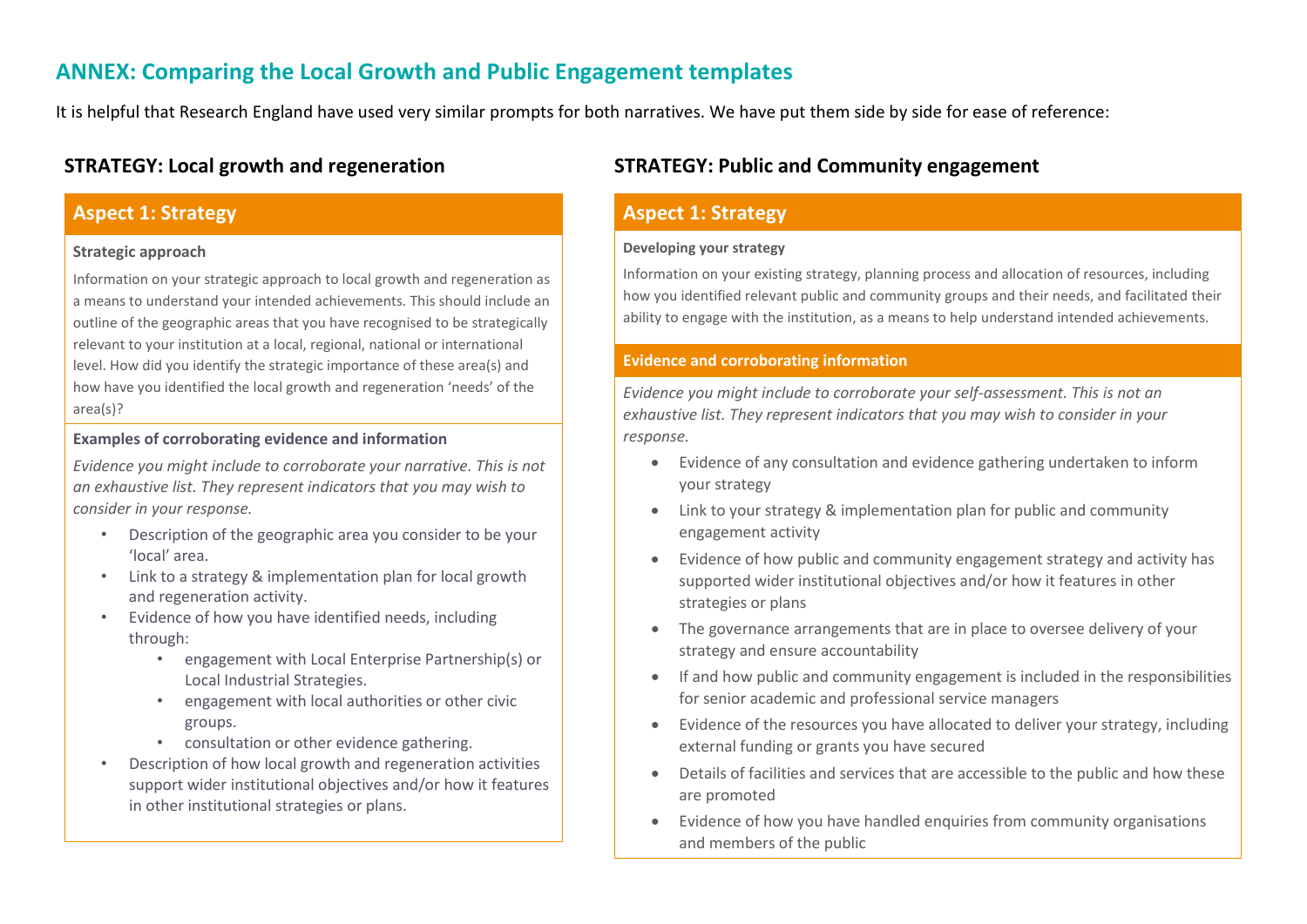There is no equivalent heading in the Local Growth template **Aspect 2: Support** 

# **SUPPORT: Local growth and regeneration SUPPORT: Public and Community engagement**

### **Practical support to deliver your strategy**

Provide information about the practical support you have put in place to support your public and community engagement, and recognise the work appropriately.

### **Evidence and corroborating information**

*Evidence you might include to corroborate your self-assessment. This is not an exhaustive list. They represent indicators that you may wish to consider in your response.*

- Evidence of the practical support you have provided for public and community engagement such as networks, grants and other resources.
- Evidence of the CPD or training you have provided, and steps you have taken to ensure that your staff, students and partners can access relevant learning and opportunities to improve their effectiveness.
- Evidence of how your website or social media presence provide support for community organisations and members of the public wishing to engage with you.
- Evidence of formal involvement of public/community in advisory or governance roles.
- Evidence of how public and community engagement is recognised and rewarded including staff, students and communities themselves.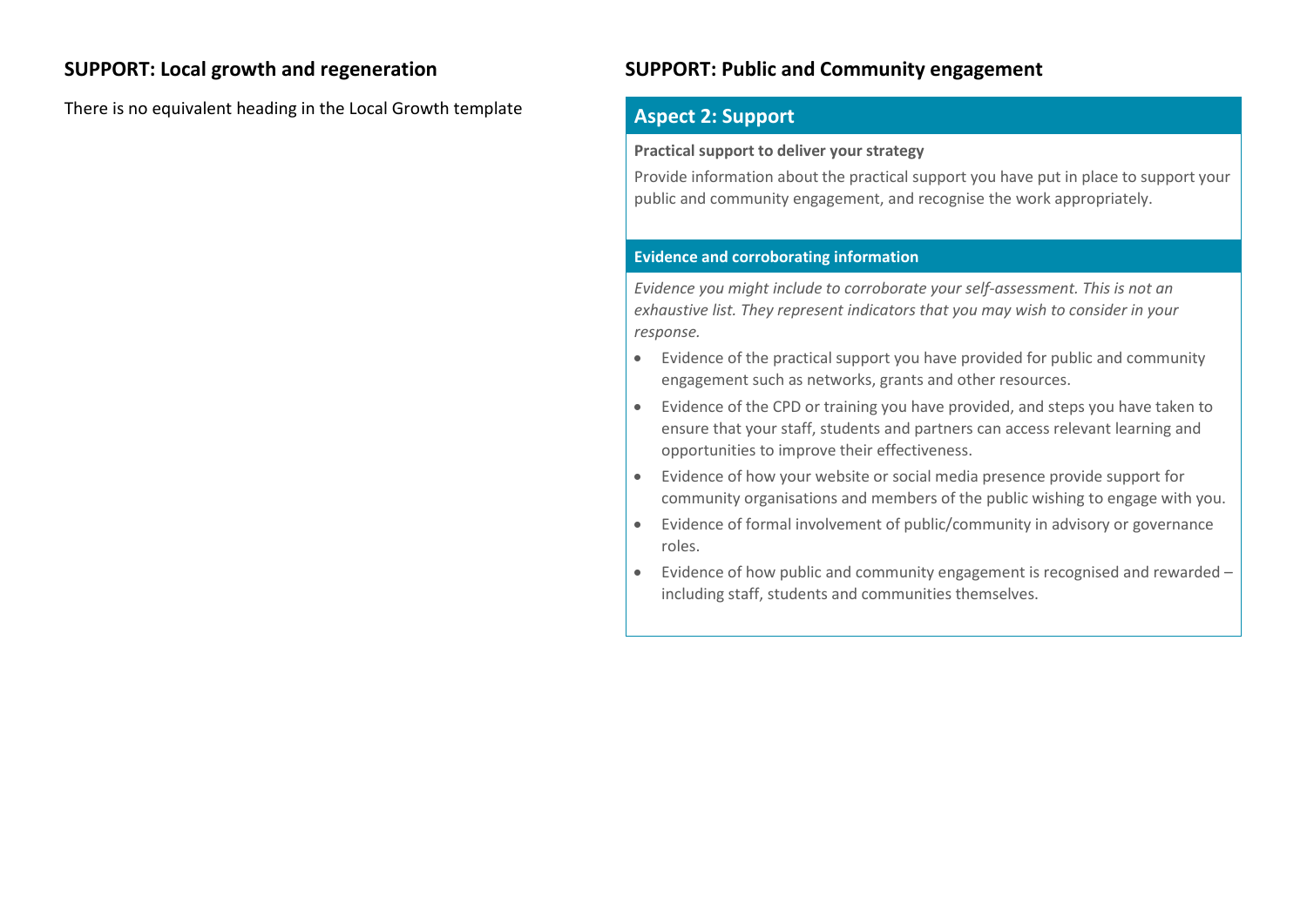# **Aspect 2: Activity**

#### **Delivering your strategy**

Information on the focus of your approach and the activities delivered. How do you know it met the identified needs of the geographic areas you identified? Please focus on the last three years of activity.

#### **Examples of corroborating evidence and information**

*Evidence you might include to corroborate your narrative. This is not an exhaustive list. They represent indicators that you may wish to consider in your response.* 

- Highlights of key local growth activities that have been developed to realise your strategic goals - for instance the major programmes, themes or organising principles that underpin activity, including some description of the rationale behind these.
- Evidence of the investments you have made to deliver your strategy.
- Other external funding or grants you have secured to invest in activity.

# **ACTIVITY: Local growth and regeneration ACTIVITY: Public and Community engagement**

# **Aspect 3: Activity**

#### **Delivering your strategy: activities**

Provide information on the focus of your approach and describe examples of the activity delivered. How do you know activities have met the identified needs of public and community groups? Please focus on the last three years of activity.

#### **Evidence and corroborating information**

*Evidence you might include to corroborate your self-assessment. This is not an exhaustive list. They represent indicators that you may wish to consider in your response.*

- Describe the key public and community engagement that has been undertaken, including the major programmes or organising principles that underpin activity, as well as examples of specific activity
- Describe how this activity has met the objectives of your strategy and the identified needs of your target audiences, and, where appropriate, how it will be sustained.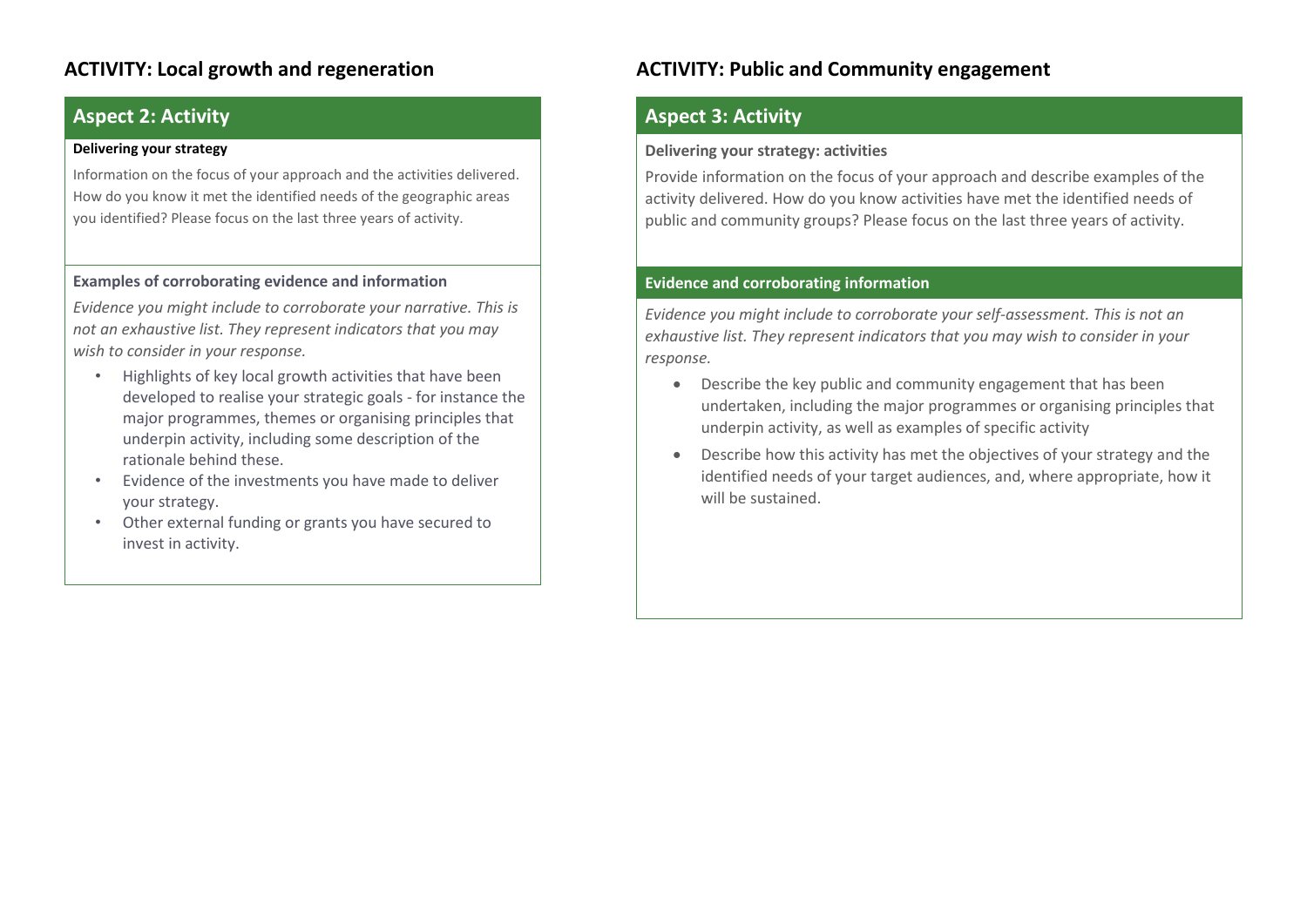# **Aspect 3: Results**

#### **Achieving and acting on results**

Describe the outcomes and/or impacts of your activity. How do you communicate and act on the results?

#### **Examples of corroborating evidence and information**

*Evidence you might include to corroborate your narrative. This is not an exhaustive list. They represent indicators that you may wish to consider in your response.*

- Evidence of the quality and impact of your key programmes, and the extent to which they meet their objectives. Please use verifiable numbers, links to published reports, evaluations or other outputs.
- Evidence that you have delivered on needs of the area, and feedback from local stakeholders

# **RESULTS: Local growth RESULTS: Public and Community engagement**

# **Aspect 4: Results and Learning**

#### **Evidencing success**

Describe the outcomes and/or impacts of your activities. How have you evaluated these individual activities to ensure you understand whether they have addressed your strategic objectives – and intended achievements for public and community? To what extent have you learnt from your approach and applied this to future activity?

### **Evidence and corroborating information**

- Details of KPIs/outcome frameworks or other measures which you have used to focus your evaluation activity.
- Evidence of the outcomes of key activities or programmes, and the extent to which they have met their objectives. Where possible, use verifiable numbers, links to published reports, evaluations or similar.
- Indicators or measures of success that you have used to monitor progress.
- Details of how you have used this data or evidence to enhance your practice.
- Testimony from public or communities.

# **Aspect 5: Acting on results**

#### **Communicating and acting on the results**

How has the institution acted on the outcomes of activities or programmes to ensure it is meeting the wider strategic aims; to inform the development of this strategic approach; and to continuously improve and improve outcomes and impacts for public and communities? To what extent have the results of the work been shared with the communities involved, internally in the institution, and externally?

#### **Evidence and corroborating information**

- Evidence of how you have reported on the impact of your activity to internal and external audiences, including staff, governors (or equivalent), partners, and the public.
- Evidence of reviews of your strategy and support for public and community engagement (e.g. use of NCCPE EDGE tool, surveys of staff or other benchmarking).
- Evidence of feedback being sought from staff, students, public and community partners, and how that feedback has influenced your strategy and plans.
- Evidence of KPIs or other outcome measures/data which you use to review the quality and effectiveness of your institutional support for public and community engagement, and hence will improve longer term outcomes.